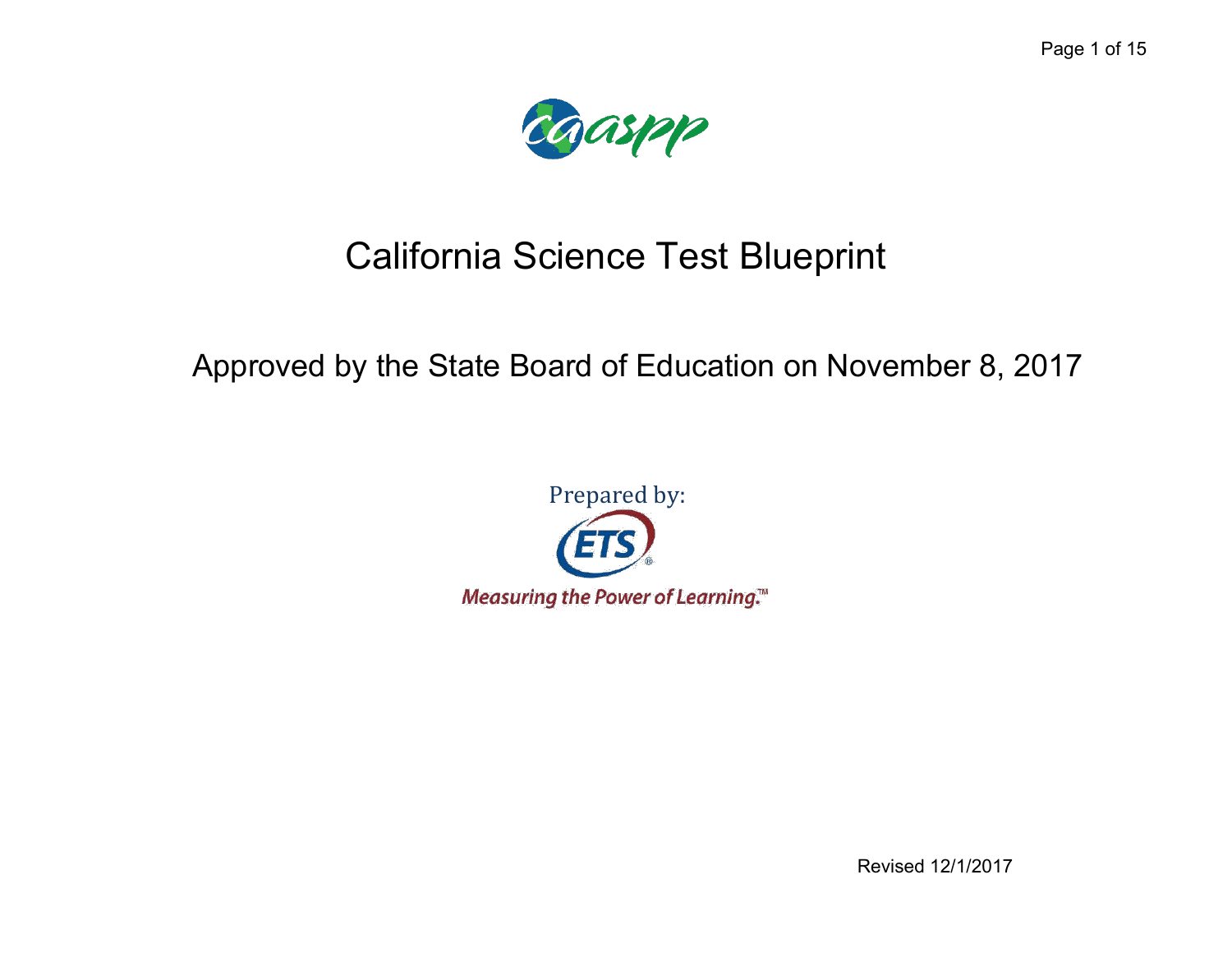## **Contents**

## List of Tables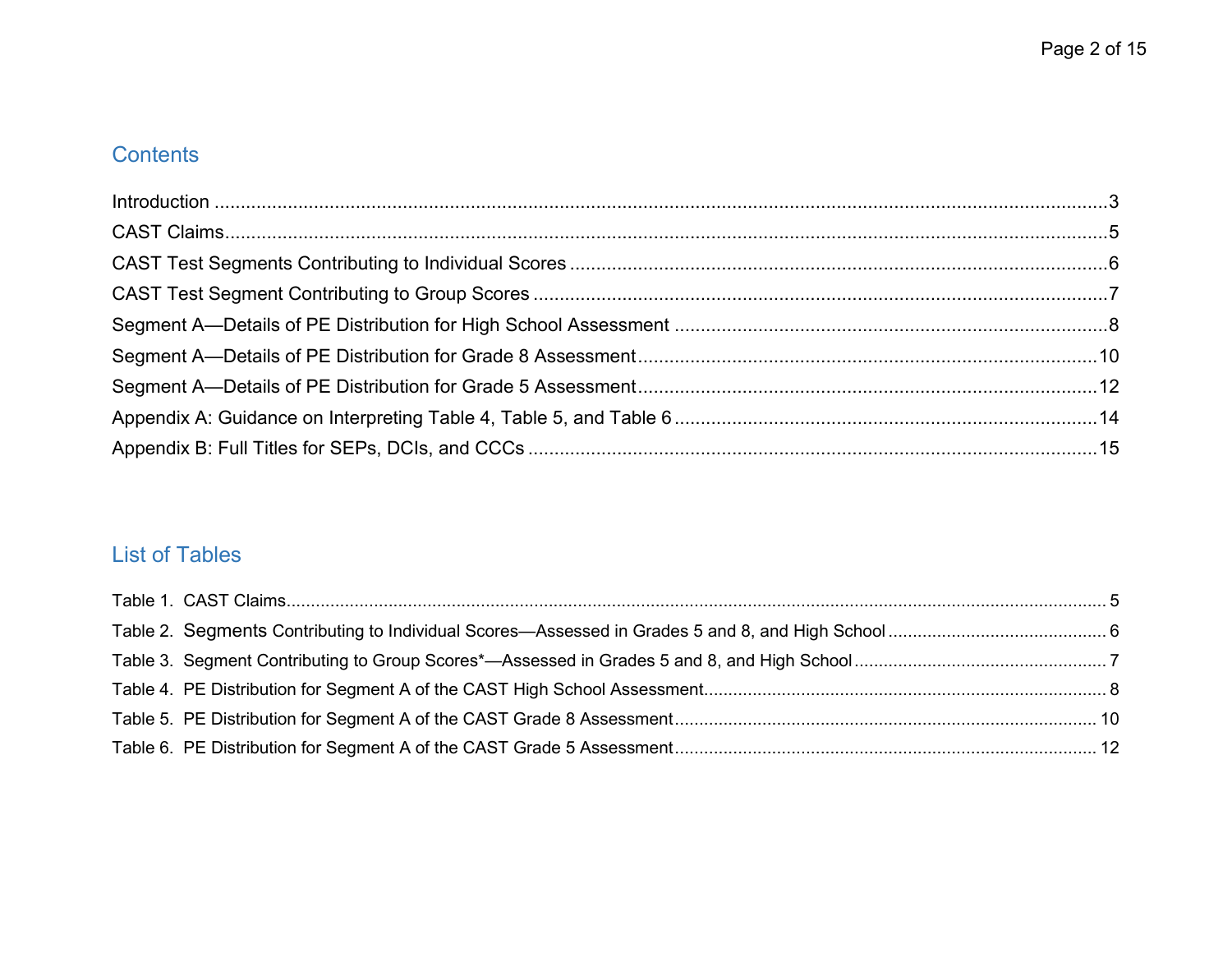## <span id="page-2-0"></span>**Introduction**

The California Science Test (CAST), administered pursuant to California *Education Code* (*EC*) Section 60640(b)(2)(B), is part of the California Assessment of Student Performance and Progress (CAASPP) System. The CAST measures the full range of the California Next Generation Science Standards (CA NGSS) and is administered to students in grades five and eight and once in high school (i.e., grade ten, eleven, or twelve).

The CAST blueprint documents how test forms for the CAST will be assembled, including rules for the assessment of the CA NGSS Performance Expectations (PEs) and the integration of the Disciplinary Core Ideas (DCIs), Science and Engineering Practices (SEPs), and Crosscutting Concepts (CCCs). The CA NGSS are referred to as "three dimensional" (3D) because of the interrelationships of the DCIs, SEPs, and CCCs. The CAST is designed to reflect a commitment to the 3D approach in both the writing of test items, each of which is aligned to at least two of the three dimensions, and in the assembly of test forms as detailed in this blueprint.

The test includes three science domains (Physical Sciences, Life Sciences, and Earth and Space Sciences) and one engineering domain (Engineering, Technology, and Application of Science). For scoring and reporting purposes, each of the three science domains will constitute one third of the test (items written to assess PEs associated with Engineering, Technology, and Application of Science will be assigned to one of the three science domains, depending upon the context of their stimulus). California's Environmental Principles and Concepts will also be used as context for items, as appropriate to the three science domains.

The CAST is an untimed test (meaning that students should be allowed as much time as they need to complete it), and it is expected to take approximately two hours to administer all three segments:

- Segment A contributes to both student and group scores, contains discrete items, and is designed to measure a broad sample of PEs.
- Segment B contributes to both student and group scores, contains performance tasks (PTs), and is designed to provide deep measurement of a targeted sample of a few PEs in item sets.
- Segment C contributes only to group scores and may contain either a block of discrete items or a single PT.

CAST test forms will sample PEs as follows:

 For the segments contributing to individual student scores (Segment A and Segment B), it is not possible to assess all PEs in a single testing year. As a result, PEs assessed in Segment A and Segment B will be rotated from year to year so that all PEs can be assessed in the segments contributing to individual scores over the course of a three-year period.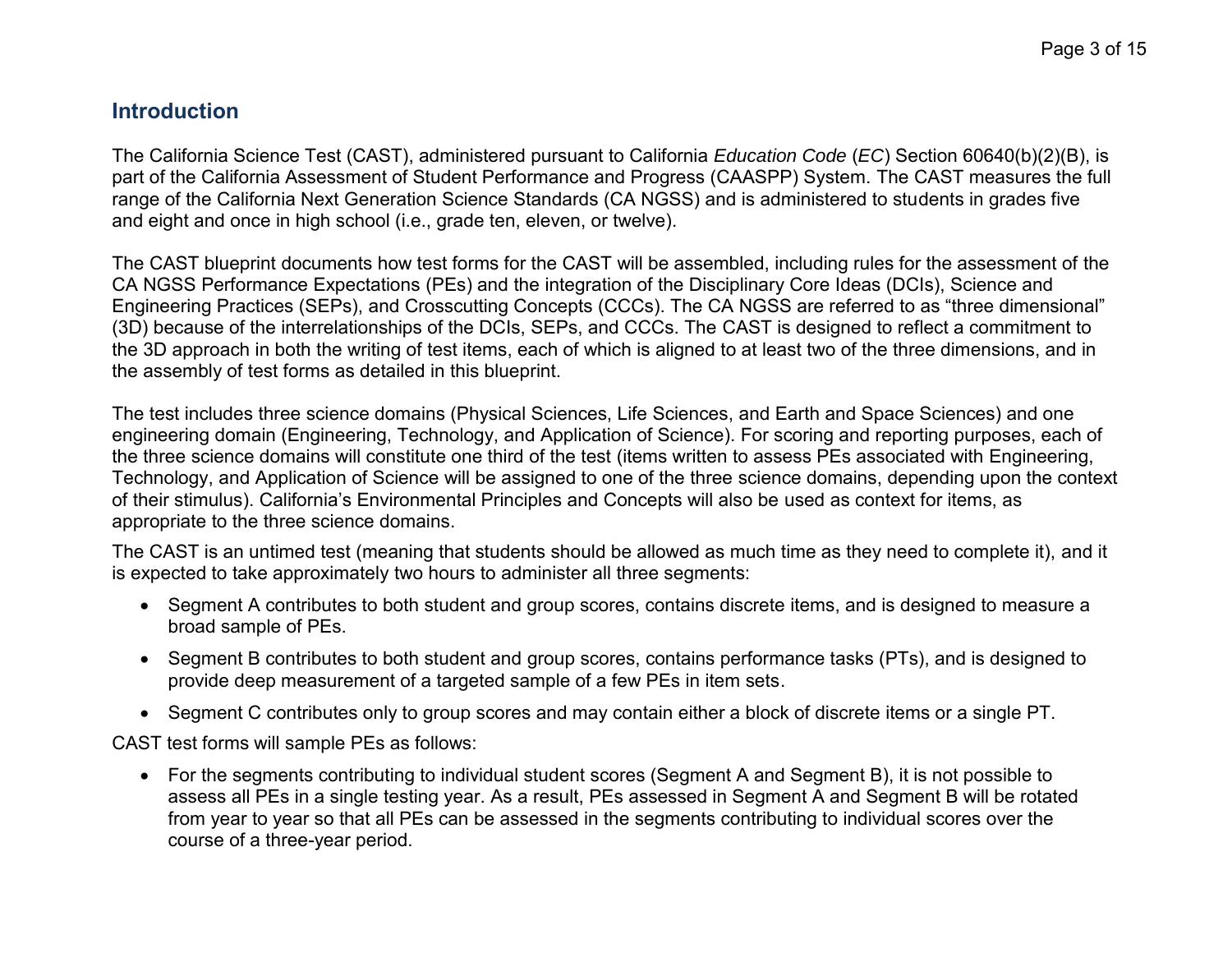For the segment contributing only to group scores (Segment C), matrix sampling (the administration of a number of different versions across the state) will allow for assessment of all PEs annually at a state-wide level.

Although the CAST blueprint is not intended to guide instruction, it is a goal of the CAST to sample PEs broadly each year, as explained, so that instruction in a broad range of PEs across the grade spans will both be true to the intentions of the CA NGSS and will also provide solid preparation for the CAST.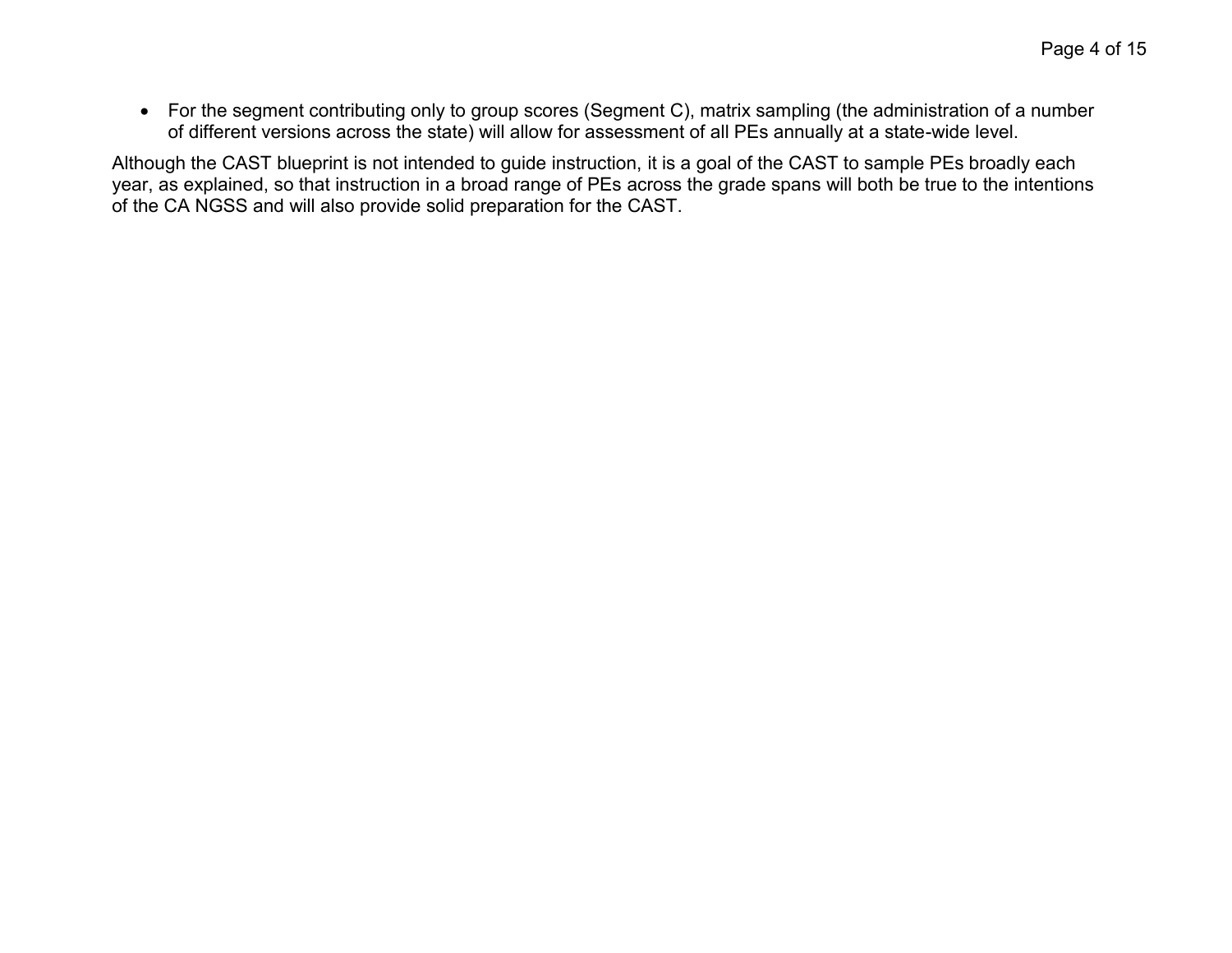## <span id="page-4-0"></span>**CAST Claims**

The CAST has four claims—one overall claim for the entire assessment, and three separate science domain claims. [Table 1](#page-4-1) shows the claim statements for CAST.

| <b>Domains</b>                        | <b>Description</b>                                                                                                                                                                                                                                                                                                                                                                                  |
|---------------------------------------|-----------------------------------------------------------------------------------------------------------------------------------------------------------------------------------------------------------------------------------------------------------------------------------------------------------------------------------------------------------------------------------------------------|
| 3D Overall                            | Students can demonstrate performances associated with the expectations of the<br>California Next Generation Science Standards, through the integration of Science and<br>Engineering Practices, Disciplinary Core Ideas, and Crosscutting Concepts across the<br>domains of Physical Sciences, Life Sciences, Earth and Space Sciences, and<br>Engineering, Technology, and Application of Science. |
| <b>3D Physical Sciences</b>           | Students can demonstrate performances associated with the expectations in the<br>disciplinary area of Physical Sciences within the California Next Generation Science<br>Standards, through the integration of Science and Engineering Practices, Disciplinary<br>Core Ideas, and Crosscutting Concepts.                                                                                            |
| <b>3D Life Sciences</b>               | Students can demonstrate performances associated with the expectations in the<br>disciplinary area of Life Sciences within the California Next Generation Science<br>Standards, through the integration of Science and Engineering Practices, Disciplinary<br>Core Ideas, and Crosscutting Concepts.                                                                                                |
| 3D Earth and Space<br><b>Sciences</b> | Students can demonstrate performances associated with the expectations in the<br>disciplinary area of Earth and Space Sciences within the California Next Generation<br>Science Standards, through the integration of Science and Engineering Practices,<br>Disciplinary Core Ideas, and Crosscutting Concepts.                                                                                     |

#### <span id="page-4-1"></span>**Table 1. CAST Claims**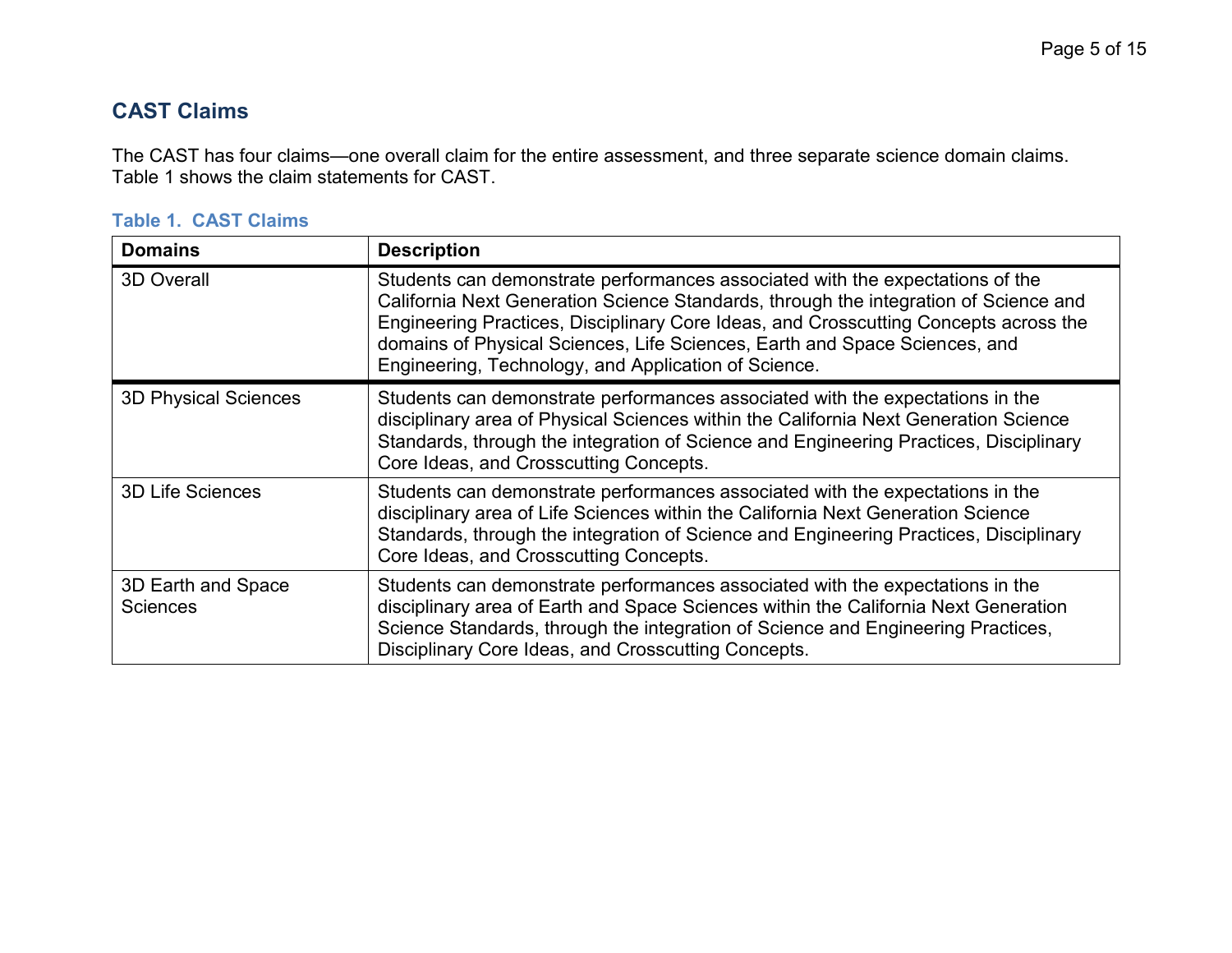## <span id="page-5-0"></span>**CAST Test Segments Contributing to Individual Scores**

[Table 2](#page-5-1) shows the distribution of points by science domain and by DCI for the two sections of CAST used to generate student scores (Segment A and Segment B). An individual student will receive items with sufficient points in each domain to support the reporting of both an overall score and science domain scores. More detailed tables illustrating the integration of the DCIs, SEPs, and CCCs appear later in this document (see [Table 4,](#page-7-1) [Table 5,](#page-9-1) and [Table 6\)](#page-11-1). Note that each assessment draws on PEs from several grades. The grade five assessment draws on PEs from grades three through five (3–5) and also includes the foundational concepts that are addressed in kindergarten through grade 2 (K–2). The grade eight assessment draws on PEs from grades six through eight (6–8), and the high school assessment draws on PEs from the grades nine through twelve (9–12).

For individual test takers, there will be 54–58 score points overall and 12–25 score points for each science domain (depending upon whether PT performance is included in the science domain score).

|                       |                                                                            |          |          | <b>Segment A: Discrete Items</b> |                        | <b>Segment B:</b> |
|-----------------------|----------------------------------------------------------------------------|----------|----------|----------------------------------|------------------------|-------------------|
| <b>Science Domain</b> | Disciplinary Core Idea (DCI)**                                             | Items by | Items by | Items by                         | <b>Total Segment A</b> | Performance       |
|                       |                                                                            | DCI      | DCI      | DCI-HS                           | Items (and Points)     | Tasks (PTs)       |
|                       |                                                                            | Grade 5  | Grade 8  |                                  | per Grade Level        |                   |
| <b>Physical</b>       | <b>PS1:</b> Matter and Its Interactions                                    | $1 - 3$  | $1 - 5$  | $2 - 7$                          | $8 - 12$               | 2 PTs             |
| Sciences (PS)         | PS2: Motion and Stability: Forces and Interactions                         | $1 - 4$  | $1 - 4$  | $1 - 5$                          | (12-18 Points)         |                   |
|                       | <b>PS3: Energy</b>                                                         | $1 - 4$  | $1 - 4$  | $1 - 4$                          |                        |                   |
|                       | PS4: Waves and Their Applications in Technologies for Information Transfer | $1 - 2$  | $1 - 2$  | $1 - 4$                          |                        |                   |
|                       | <b>ETS1:</b> Engineering Design                                            | $\star$  | $\star$  | $\star$                          |                        |                   |
| Life Sciences         | <b>LS1: From Molecules to Organisms: Structures and Processes</b>          | $1 - 2$  | $1 - 6$  | $1 - 6$                          | $8 - 12$               |                   |
| $(LS)$ s              | <b>LS2:</b> Ecosystems: Interactions, Energy and Dynamics                  | $1 - 2$  | $1 - 4$  | $1 - 7$                          | (12-18 Points)         |                   |
|                       | LS3: Heredity: Inheritance and Variation of Traits                         | $1 - 2$  | $1 - 2$  | $1 - 2$                          |                        |                   |
|                       | <b>LS4: Biological Evolution: Unity and Diversity</b>                      | $1 - 4$  | $1 - 5$  | $1 - 5$                          |                        |                   |
|                       | <b>ETS1:</b> Engineering Design                                            | $\star$  | $\star$  | $\star$                          |                        |                   |
| <b>Earth and</b>      | <b>ESS1:</b> Earth's Place in the Universe                                 | $1 - 2$  | $1 - 3$  | $1 - 5$                          | $8 - 12$               |                   |
| <b>Space Sciences</b> | <b>ESS2: Earth's Systems</b>                                               | $1 - 5$  | $1 - 5$  | $1 - 6$                          | (12-18 Points)         |                   |
| (ESS)                 | <b>ESS3: Earth and Human Activity</b>                                      | $1 - 3$  | $1 - 4$  | $1 - 5$                          |                        |                   |
|                       | <b>ETS1:</b> Engineering Design                                            | $\star$  | $\star$  | $\star$                          |                        |                   |
| <b>TOTALS</b>         |                                                                            |          |          |                                  | 32-34 Items            | 2 PTs, 4-6        |
|                       |                                                                            |          |          |                                  | (42-44 Points)         | Items per PT      |
|                       |                                                                            |          |          |                                  |                        | (12-14 Points     |
|                       |                                                                            |          |          |                                  |                        | Total)            |

<span id="page-5-1"></span>**Table 2. Segments Contributing to Individual Scores—Assessed in Grades 5 and 8, and High School Testing Time: 1 hour and 40 minutes** 

 Across the three science domains, a student will receive 2 to 4 items assessing Engineering, Technology, and Application of Science. The item(s) may be discrete or part of a PT.

\*\* The CAST Item Specifications provide greater detail on the assessment targets by Performance Expectation.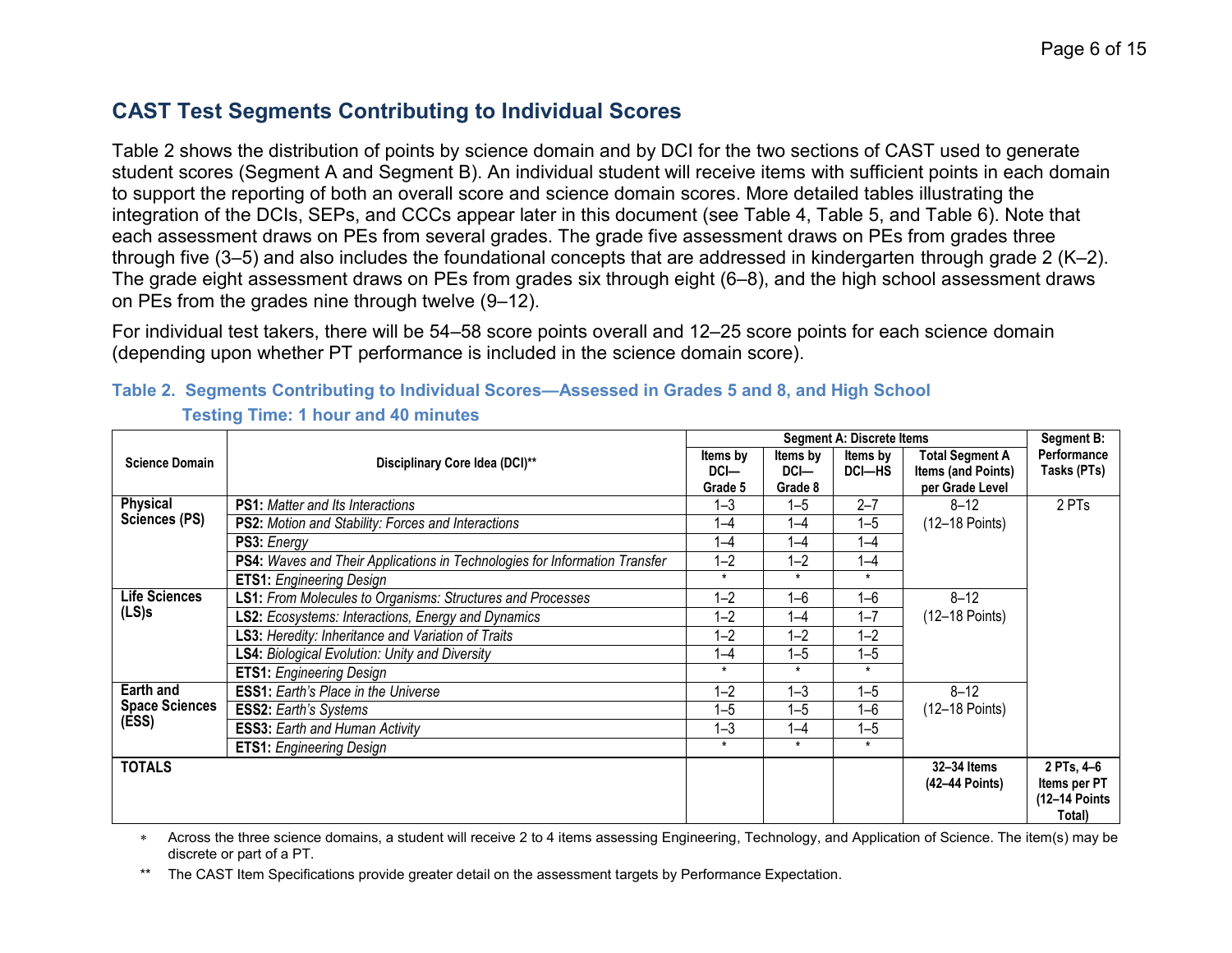## <span id="page-6-0"></span>**CAST Test Segment Contributing to Group Scores**

[Table 3](#page-6-1) shows the additional score points by science domain and DCI that will be collected in Segment C and will contribute only to group scores. In Segment C, each student will complete either a block of discrete items that includes both operational and field test items *or* one operational PT *or* one field test PT.

Note that each assessment draws on PEs from several grades. The grade five assessment draws on PEs from grades three through five (3–5) and also includes the foundational concepts that are addressed in kindergarten through grade 2 (K–2). The grade eight assessment draws on PEs from grades six through eight (6–8), and the high school assessment draws on PEs from grades nine through twelve (9–12).

#### <span id="page-6-1"></span>**Table 3. Segment Contributing to Group Scores\*—Assessed in Grades 5 and 8, and High School Testing Time: 20 minutes**

| <b>Science Domain</b>                                 | <b>DCIs</b>                                                                | <b>Discrete Items</b>                    | <b>Performance Tasks (PT)</b>               |
|-------------------------------------------------------|----------------------------------------------------------------------------|------------------------------------------|---------------------------------------------|
| <b>Physical Sciences (PS)</b>                         | <b>PS1:</b> Matter and Its Interactions                                    | $2 - 3$                                  | 1 PT                                        |
|                                                       | <b>PS2:</b> Motion and Stability: Forces and Interactions                  |                                          |                                             |
|                                                       | PS3: Energy                                                                |                                          |                                             |
|                                                       | PS4: Waves and Their Applications in Technologies for Information Transfer |                                          |                                             |
|                                                       | <b>ETS1:</b> Engineering Design                                            |                                          |                                             |
| Life Sciences (LS)                                    | <b>LS1: From Molecules to Organisms: Structures and Processes</b>          | $2 - 3$                                  |                                             |
|                                                       | <b>LS2:</b> Ecosystems: Interactions, Energy and Dynamics                  |                                          |                                             |
|                                                       | <b>LS3:</b> Heredity: Inheritance and Variation of Traits                  |                                          |                                             |
|                                                       | <b>LS4: Biological Evolution: Unity and Diversity</b>                      |                                          |                                             |
|                                                       | <b>ETS1:</b> Engineering Design                                            |                                          |                                             |
| Earth and                                             | <b>ESS1:</b> Earth's Place in the Universe                                 | $2 - 3$                                  |                                             |
| <b>Space Sciences (ESS)</b>                           | <b>ESS2: Earth's Systems</b>                                               |                                          |                                             |
|                                                       | <b>ESS3: Earth and Human Activity</b>                                      |                                          |                                             |
|                                                       | <b>ETS1:</b> Engineering Design                                            |                                          |                                             |
| Operational Items per Form (Segment C)                |                                                                            | 6-7 Operational<br><b>Discrete Items</b> | 1 Operational PT (4-6 Items)<br>0R          |
| Field Test Items per Form (Segment C)                 |                                                                            | 6-7 Field Test<br><b>Discrete Items</b>  | 1 Field Test PT (4-7 Items)                 |
| <b>TOTAL Operational Items and Points (Segment C)</b> |                                                                            |                                          | 4-7 Operational Items<br>(6-8 Total Points) |

Group reporting includes items from Segment A, Segment B, and Segment C.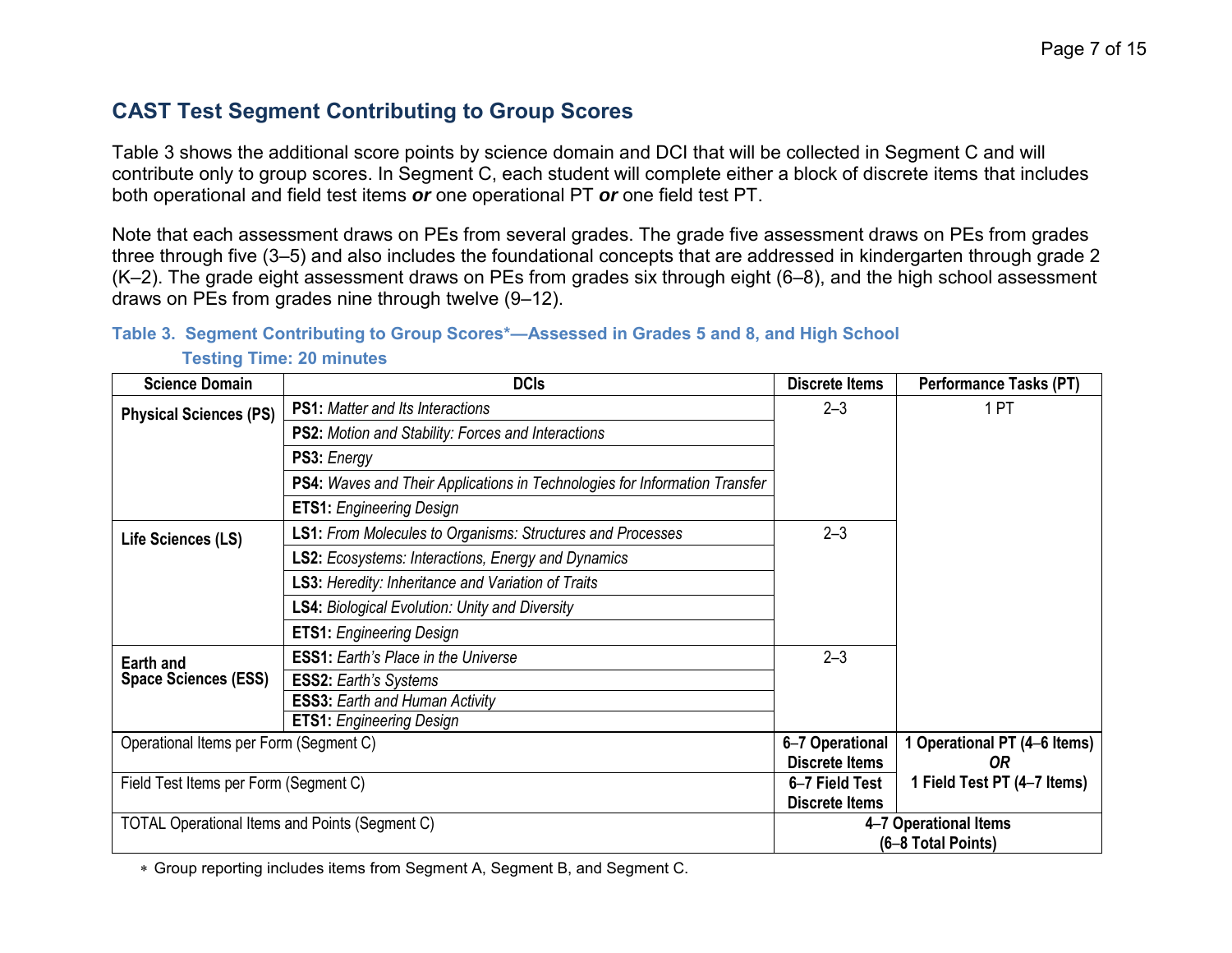## <span id="page-7-0"></span>**Segment A—Details of PE Distribution for High School Assessment**

Segment A is designed to assess a student's mastery of a breadth of PEs of the CA NGSS in high school (9–12). [Table 4](#page-7-1) displays an "X" for the intersections of SEPs, DCIs, and CCCs articulated in the PEs. These intersections represent opportunities to develop items that can be used to assemble Segment A. While each individual item reflects the intersection of a SEP, DCI, and CCC, the table that follows indicate the proposed distribution of Segment A items by DCI, SEP and CCC.

|             |                                   |                           |                 |                |   |                 |                |                |                          |                 |                |                |                |                           |                |                    |                |                |                |   |                           |                 | Science Domain and DCI Strands |                    |              |                |                                                     |             |              |                 |                |                       |                  |                           |                |                |                          |     |                      |                         |
|-------------|-----------------------------------|---------------------------|-----------------|----------------|---|-----------------|----------------|----------------|--------------------------|-----------------|----------------|----------------|----------------|---------------------------|----------------|--------------------|----------------|----------------|----------------|---|---------------------------|-----------------|--------------------------------|--------------------|--------------|----------------|-----------------------------------------------------|-------------|--------------|-----------------|----------------|-----------------------|------------------|---------------------------|----------------|----------------|--------------------------|-----|----------------------|-------------------------|
|             |                                   |                           |                 |                |   |                 |                | (24 PEs)       | <b>Physical Sciences</b> |                 |                |                |                |                           |                |                    |                |                |                |   | Life Sciences<br>(24 PEs) |                 |                                |                    |              |                |                                                     |             |              |                 |                |                       |                  | $(19$ PEs)                |                |                | Earth and Space Sciences |     | <b>ETS</b><br>(4PEs) |                         |
|             |                                   |                           | PS <sub>1</sub> |                |   | PS <sub>2</sub> |                |                |                          | PS <sub>3</sub> |                |                | PS4            |                           |                | LS <sub>1</sub>    |                |                |                |   | LS <sub>2</sub>           |                 |                                | LS <sub>3</sub>    |              | LS4            |                                                     |             | ESS1         |                 |                |                       | ESS <sub>2</sub> |                           |                |                | ESS3                     |     |                      | Items per<br><b>SEP</b> |
|             | <b>CCC</b>                        | $\mathbf{1}$              | $5\overline{5}$ | $\overline{7}$ |   | $2^{\circ}$     | $\overline{4}$ | $6\phantom{1}$ | $\overline{2}$           | $\overline{4}$  | $5\phantom{1}$ | $\overline{2}$ | $\overline{4}$ | $\overline{7}$            | $\overline{4}$ | $5\phantom{.0}$    | $6\phantom{1}$ | $\overline{7}$ | $\overline{2}$ | 3 | $\overline{4}$            | $5\phantom{.0}$ | $\overline{7}$                 | $\overline{2}$     | 3            | 1              | 2 <sup>1</sup>                                      | $\mathbf 1$ | $\mathbf{3}$ | $5\phantom{.0}$ | $\overline{7}$ | $2^{\circ}$           | 5 <sup>5</sup>   | $\overline{7}$            | $\overline{2}$ | $\overline{4}$ | $\overline{7}$           | n/a | n/a                  |                         |
|             | SEP <sub>1</sub>                  |                           |                 |                |   |                 |                |                |                          |                 |                |                |                | $\boldsymbol{\mathsf{X}}$ |                |                    |                |                |                |   |                           |                 |                                | $\pmb{\mathsf{X}}$ |              |                |                                                     |             |              |                 |                |                       |                  |                           |                |                |                          |     |                      |                         |
|             | SEP <sub>1E</sub>                 |                           |                 |                |   |                 |                |                |                          |                 |                |                |                |                           |                |                    |                |                |                |   |                           |                 |                                |                    |              |                |                                                     |             |              |                 |                |                       |                  |                           |                |                |                          |     | $\pmb{\times}$       | $2 - 3$                 |
| Practices   | SEP <sub>2</sub>                  | $\mathsf{X}$              | $\times$        |                |   |                 |                |                | $\pmb{\times}$           |                 | X              |                |                |                           | $\mathsf{X}$   | $\mathsf X$        |                |                |                |   | X                         |                 |                                |                    |              |                |                                                     |             | X            |                 |                | $\mathsf{X}$          | X                | $\boldsymbol{\mathsf{X}}$ |                |                |                          |     |                      | $2 - 6$                 |
|             | SEP <sub>3</sub>                  | $\mathsf{X}$              |                 |                |   | $\pmb{\times}$  |                |                |                          | $\mathsf{x}$    |                |                |                |                           |                |                    |                | X              |                |   |                           |                 |                                |                    |              |                |                                                     |             |              |                 |                |                       |                  | X                         |                |                |                          |     |                      | $2 - 5$                 |
| Engineering | SEP <sub>4</sub>                  |                           |                 |                |   | $\pmb{\times}$  |                |                |                          |                 |                |                |                |                           |                |                    |                |                |                |   |                           |                 |                                |                    | $\mathsf{X}$ | $\pmb{\times}$ |                                                     |             |              |                 |                |                       |                  | X                         |                |                | $\mathsf{X}$             |     |                      | $2 - 5$                 |
|             | SEP <sub>5</sub>                  |                           | $\mathsf{X}$    |                | X |                 | $\times$       |                |                          | $\mathsf{X}$    |                | X              |                |                           |                |                    |                |                |                | X |                           | X               |                                |                    |              |                | $\mathsf{X}$                                        |             | X            |                 |                |                       |                  |                           |                | $\pmb{\times}$ | X                        |     | X                    | $2 - 6$                 |
| and         | SEP <sub>6</sub>                  | $\boldsymbol{\mathsf{X}}$ |                 |                |   |                 |                |                |                          |                 | X              |                |                |                           |                | $\pmb{\mathsf{X}}$ | X              |                |                |   |                           | X               |                                |                    |              |                | X                                                   |             |              | X               | X              |                       |                  |                           | $\mathsf{x}$   |                |                          |     | $\pmb{\times}$       | $2 - 6$                 |
| Science a   | SEP <sub>6E</sub>                 |                           |                 | $\mathsf{X}$   |   | X               |                |                |                          |                 |                |                |                |                           |                |                    |                |                |                |   |                           |                 | $\mathsf{X}$                   |                    |              |                |                                                     |             |              |                 |                |                       |                  |                           |                |                | $\pmb{\times}$           |     |                      |                         |
|             | SEP <sub>7</sub>                  |                           |                 |                |   |                 |                |                |                          |                 |                |                | $\pmb{\times}$ |                           |                |                    |                |                | X              |   |                           |                 | $\pmb{\times}$                 | $\times$           |              |                |                                                     | $x \mid x$  |              |                 |                |                       |                  | X                         |                |                |                          | X   |                      | $2 - 6$                 |
|             | SEP <sub>8</sub>                  |                           |                 |                |   |                 |                | $\mathsf{X}$   |                          |                 |                | X              |                |                           |                |                    |                |                |                |   |                           |                 |                                |                    |              | $\mathsf{X}$   |                                                     |             |              | $\mathsf X$     |                |                       |                  |                           |                |                |                          |     |                      | $2 - 6$                 |
|             | Items per<br><b>DCI</b><br>Strand |                           | $2 - 7$         |                |   | $1 - 5$         |                |                |                          | $1 - 4$         |                |                | $1 - 4$        |                           |                | $1 - 6$            |                |                |                |   | $1 - 7$                   |                 |                                | $1 - 2$            |              |                | $1 - 5$<br>$2 - 4$<br>$1 - 5$<br>$1 - 5$<br>$1 - 6$ |             |              |                 |                | Total of<br>$32 - 34$ |                  |                           |                |                |                          |     |                      |                         |
|             | Items per<br>Domain               |                           |                 |                |   |                 |                | $8 - 10$       |                          |                 |                |                |                |                           |                |                    |                |                |                |   | $8 - 10$                  |                 |                                |                    |              |                | $8 - 10$<br>$2 - 4$                                 |             |              |                 |                | Items                 |                  |                           |                |                |                          |     |                      |                         |

#### <span id="page-7-1"></span>**Table 4. PE Distribution for Segment A of the CAST High School Assessment**

 For scoring and reporting purposes, items written to assess PEs associated with Engineering, Technology, and Application of Science will be assigned to one of the three science domains, depending upon the context of their stimulus.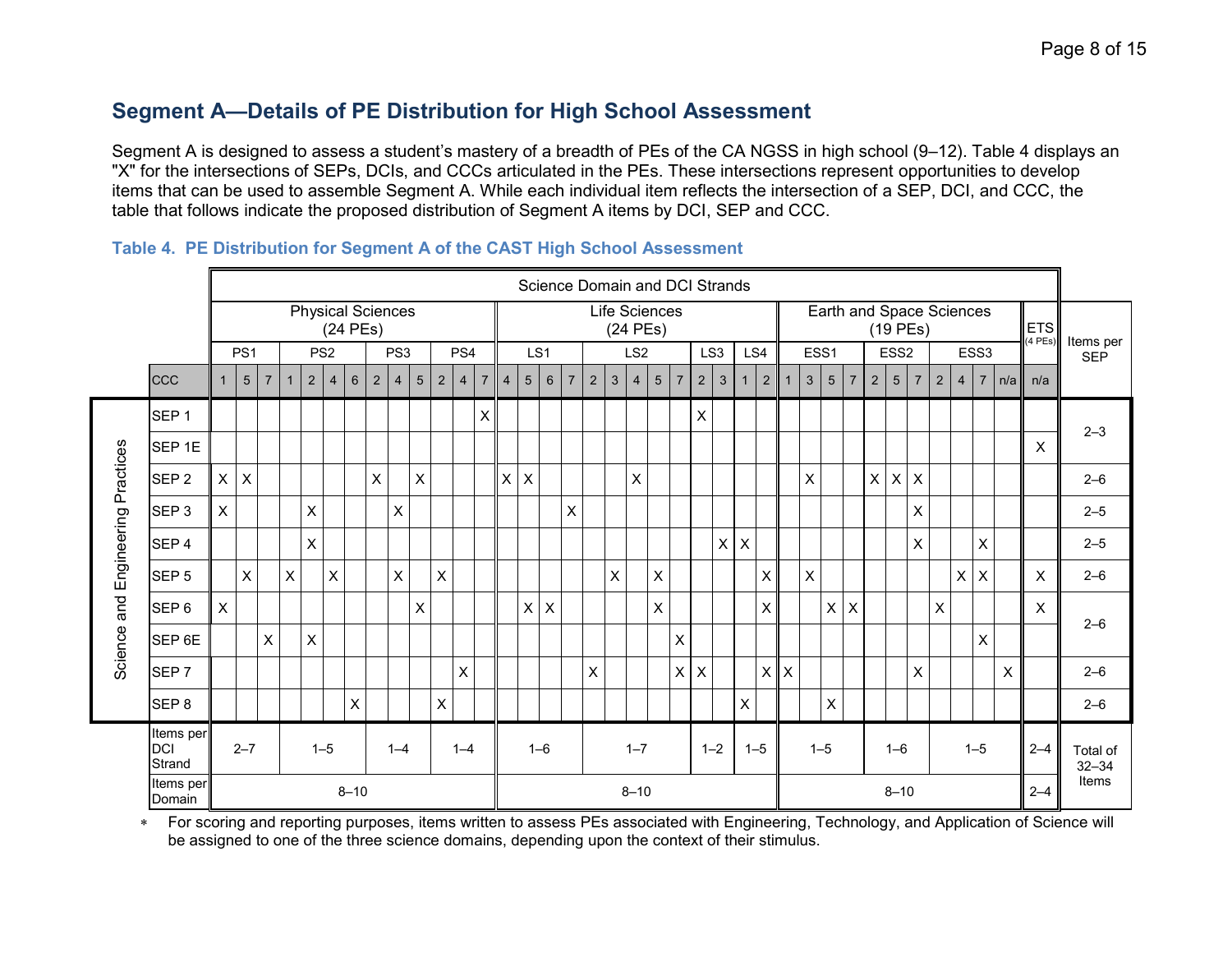#### **Notes on [Table 4:](#page-7-1)**

- X indicates that there is at least one PE at the given intersection of the three dimension that can be sampled on a test form for Segment A.
- n/a indicates there is no CCC for at least some of the PEs in the column.
- SEPs 1 and 6 have separate components for science and engineering (SEP 1E and SEP 6E). All other SEPs incorporate the same components for both science and engineering.
	- o CA NGSS calls out the distinctive purposes of practices primarily in two specific SEPs: SEP 1 and SEP 6. For SEP 1 in science (SEP1), the practice focuses on identifying questions about phenomena. For SEP 1 in engineering (SEP1-E), the practice focuses on defining a problem to be solved. For SEP 6 in science (SEP6), the goal of the practice is to construct logically coherent explanations of phenomena to incorporate students' current understanding of science. For SEP 6 in engineering (SEP6-E), the goal is to propose design solutions to balance competing criteria of desired functions.
- Details on the naming conventions and full names of SEPs, DCIs, and CCCs are provided in Appendix B: Full Titles for SEPs, DCIs, and CCCs.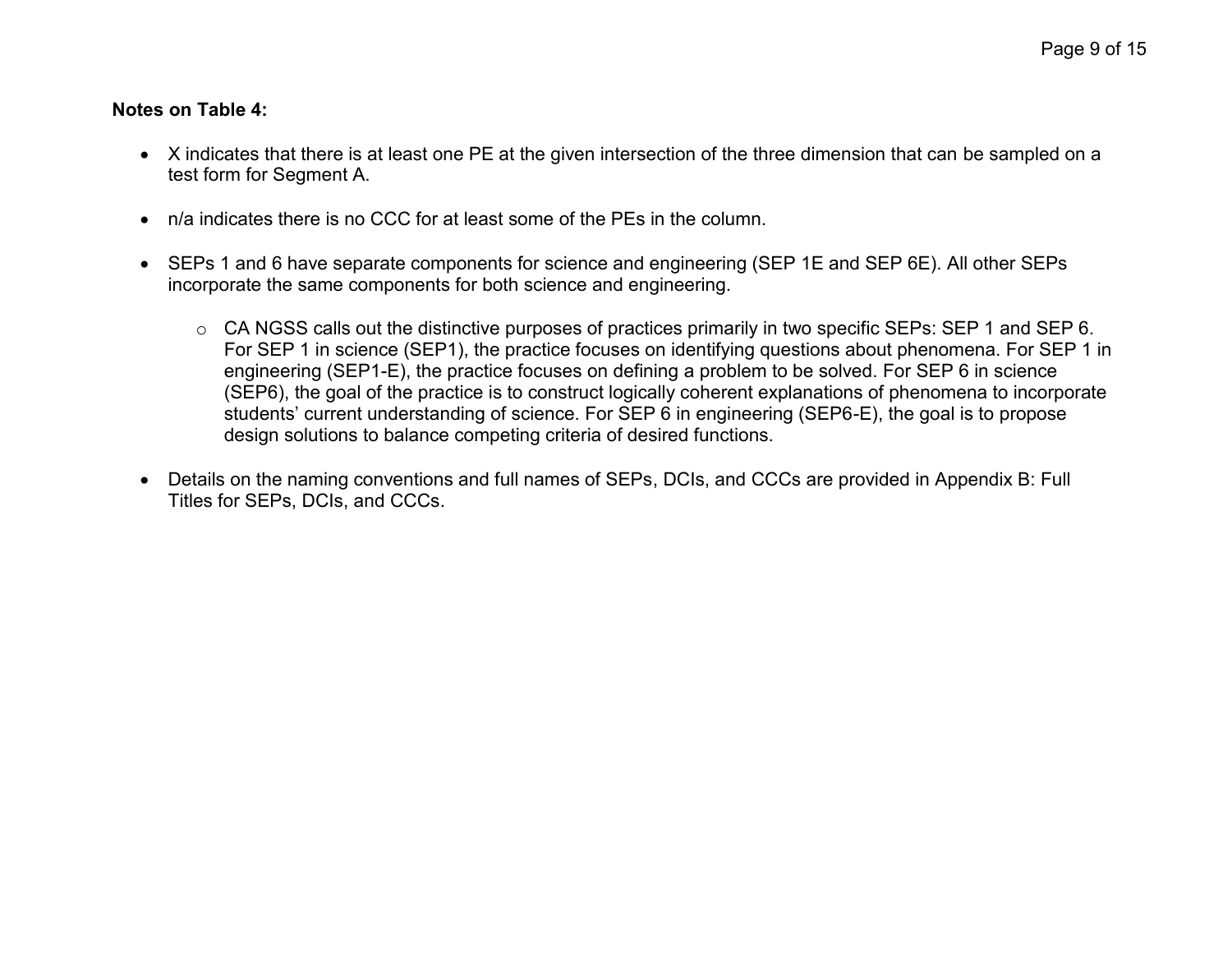## <span id="page-9-0"></span>**Segment A—Details of PE Distribution for Grade 8 Assessment**

Segment A is designed to assess a student's mastery of a breadth of PEs of the CA NGSS in grades six through eight (6–8). [Table 5](#page-9-1) displays an "X" for the intersections of SEPs, DCIs, and CCCs articulated in the PEs. These intersections represent opportunities to develop items that can be used to assemble Segment A. While each individual item reflects the intersection of a SEP, DCI, and CCC, the table that follows indicate the proposed distribution of Segment A items by DCI, SEP, and CCC.

|                |                               | Science Domain and DCI Strands |                |                 |              |                          |                           |                 |                |              |                |                 |              |                 |                |                |                |                 |                |              |                             |                 |                |             |                 |                           |                           |                |              |                |              |                          |              |                  |                 |                           |              |                  |                       |                            |            |
|----------------|-------------------------------|--------------------------------|----------------|-----------------|--------------|--------------------------|---------------------------|-----------------|----------------|--------------|----------------|-----------------|--------------|-----------------|----------------|----------------|----------------|-----------------|----------------|--------------|-----------------------------|-----------------|----------------|-------------|-----------------|---------------------------|---------------------------|----------------|--------------|----------------|--------------|--------------------------|--------------|------------------|-----------------|---------------------------|--------------|------------------|-----------------------|----------------------------|------------|
|                |                               |                                |                |                 |              | <b>Physical Sciences</b> |                           | (19 PEs)        |                |              |                |                 |              |                 |                |                |                |                 |                |              | Life Sciences<br>$(21$ PEs) |                 |                |             |                 |                           |                           |                |              |                |              | Earth and Space Sciences | $(15$ PEs)   |                  |                 |                           |              |                  |                       | <b>ETS</b><br>$(4$ PEs $)$ | Items per  |
|                |                               |                                |                | PS <sub>1</sub> |              |                          |                           | PS <sub>2</sub> |                |              | PS3            |                 |              | PS4             |                |                | LS1            |                 |                |              |                             | LS <sub>2</sub> |                |             | LS <sub>3</sub> |                           | LS4                       |                | ESS1         |                |              |                          |              | ESS <sub>2</sub> |                 |                           |              | ESS <sub>3</sub> |                       |                            | <b>SEP</b> |
|                | <b>CCC</b>                    | $\mathbf{1}$                   | $\overline{2}$ | 3               | 5            | $6\phantom{1}$           | $\overline{2}$            | $\overline{4}$  | $\overline{7}$ | $\mathbf{3}$ | $\overline{4}$ | $5\phantom{.0}$ | $\mathbf{1}$ | $6\overline{6}$ | $\overline{2}$ | $\mathfrak{S}$ | $\overline{4}$ | $5\overline{)}$ | $6\phantom{1}$ | $\mathbf{1}$ | 2 <sup>1</sup>              | $5\phantom{.0}$ | $\overline{7}$ | $\sqrt{2}$  | 6               | $\mathbf{1}$              | $2^{\circ}$               | $\overline{1}$ | $\mathbf{3}$ | $\overline{4}$ | $\mathbf 1$  | $\sqrt{2}$               | $\mathbf{3}$ | $\overline{4}$   | $5\phantom{.0}$ | $\overline{7}$            | $\mathbf{1}$ | $\overline{2}$   | $\overline{7}$        | n/a                        |            |
|                | SEP <sub>1</sub>              |                                |                |                 |              |                          | $\boldsymbol{\mathsf{X}}$ |                 |                |              |                |                 |              |                 |                |                |                |                 |                |              |                             |                 |                |             |                 |                           |                           |                |              |                |              |                          |              |                  |                 |                           |              |                  | X                     | X                          | $1 - 3$    |
|                | SEP <sub>1E</sub>             |                                |                |                 |              |                          |                           |                 |                |              |                |                 |              |                 |                |                |                |                 |                |              |                             |                 |                |             |                 |                           |                           |                |              |                |              |                          |              |                  |                 |                           |              |                  |                       |                            |            |
| Practices      | SEP <sub>2</sub>              |                                | $\mathsf{X}$   | $\pmb{\times}$  | $\times$     |                          |                           |                 |                |              | X              |                 |              | $\mathsf{X}$    |                |                |                | X               | X              |              |                             | X               |                | $\mathsf X$ | $\pmb{\times}$  |                           |                           | X              |              | X              |              |                          |              | $\mathsf{X}$     | $\vert x \vert$ | $\boldsymbol{\mathsf{X}}$ |              |                  |                       | X                          | $1 - 16$   |
|                | SEP <sub>3</sub>              |                                |                |                 |              |                          | $\boldsymbol{\mathsf{X}}$ |                 | $\mathsf{X}$   | X            |                |                 |              |                 |                | X              |                |                 |                |              |                             |                 |                |             |                 |                           |                           |                |              |                |              | X                        |              |                  |                 |                           |              |                  |                       |                            | $1 - 5$    |
| Engineering    | SEP <sub>4</sub>              | $\mathsf{X}$                   |                |                 |              |                          |                           |                 |                | X            |                |                 |              |                 |                |                |                |                 |                |              | X                           |                 |                |             |                 | $\boldsymbol{\mathsf{X}}$ |                           |                | X            |                | $\mathsf{X}$ |                          |              |                  |                 |                           | X            |                  |                       | X                          | $1 - 9$    |
|                | SEP <sub>5</sub>              |                                |                |                 |              |                          |                           |                 |                |              |                |                 | $\mathsf{x}$ |                 |                |                |                |                 |                |              |                             |                 |                |             |                 |                           | $\mathsf{X}$              |                |              |                |              |                          |              |                  |                 |                           |              |                  |                       |                            | $1 - 2$    |
| $\overline{a}$ | SEP <sub>6</sub>              |                                |                |                 |              |                          |                           |                 |                |              |                |                 |              |                 | $\mathsf{X}$   |                |                | X               |                | X            |                             |                 |                |             |                 | $\sf X$                   | $\mathsf X$               |                | X            |                |              |                          | X            |                  |                 |                           |              | X                |                       |                            | $1 - 12$   |
| Science        | <b>SEP 6E</b>                 |                                |                |                 | $\mathsf{X}$ |                          |                           | X               |                |              |                | $\mathsf{X}$    |              |                 |                |                |                |                 |                |              |                             |                 |                |             |                 |                           |                           |                |              |                |              |                          |              |                  |                 |                           |              | X                |                       |                            |            |
|                | SEP <sub>7</sub>              |                                |                |                 |              |                          |                           | X               |                |              |                | $\mathsf{x}$    |              |                 | $\mathsf{X}$   |                | X              |                 |                |              |                             |                 | X              |             |                 |                           |                           |                |              |                |              |                          |              |                  |                 |                           |              | X                |                       | X                          | $1 - 8$    |
|                | SEP <sub>8</sub>              |                                |                |                 |              | X                        |                           |                 |                |              |                |                 |              |                 | $x \mid x$     |                |                |                 |                |              |                             |                 |                |             |                 |                           | $\boldsymbol{\mathsf{X}}$ |                |              |                |              |                          |              |                  |                 |                           |              |                  |                       |                            | $1 - 4$    |
|                | Items<br>per DCI<br>Strand    |                                |                | $1 - 5$         |              |                          |                           | $1 - 4$         |                |              | $1 - 4$        |                 |              | $1 - 2$         |                |                | $1 - 6$        |                 |                |              |                             | $1 - 4$         |                |             | $1 - 2$         |                           | $1 - 5$                   |                | $1 - 3$      |                |              |                          |              | $1 - 5$          |                 |                           |              | $1 - 4$          | Total of<br>$32 - 34$ |                            |            |
|                | <b>Items</b><br>per<br>Domain |                                |                |                 |              |                          |                           | $8 - 10$        |                |              |                |                 |              |                 |                |                |                |                 |                |              | $8 - 10$                    |                 |                |             |                 | $8 - 10$                  |                           |                |              |                |              |                          | $2 - 4$      | Items            |                 |                           |              |                  |                       |                            |            |

#### <span id="page-9-1"></span>**Table 5. PE Distribution for Segment A of the CAST Grade 8 Assessment**

 For scoring and reporting purposes, items written to assess PEs associated with Engineering, Technology, and Application of Science will be assigned to one of the three science domains, depending upon the context of their stimulus.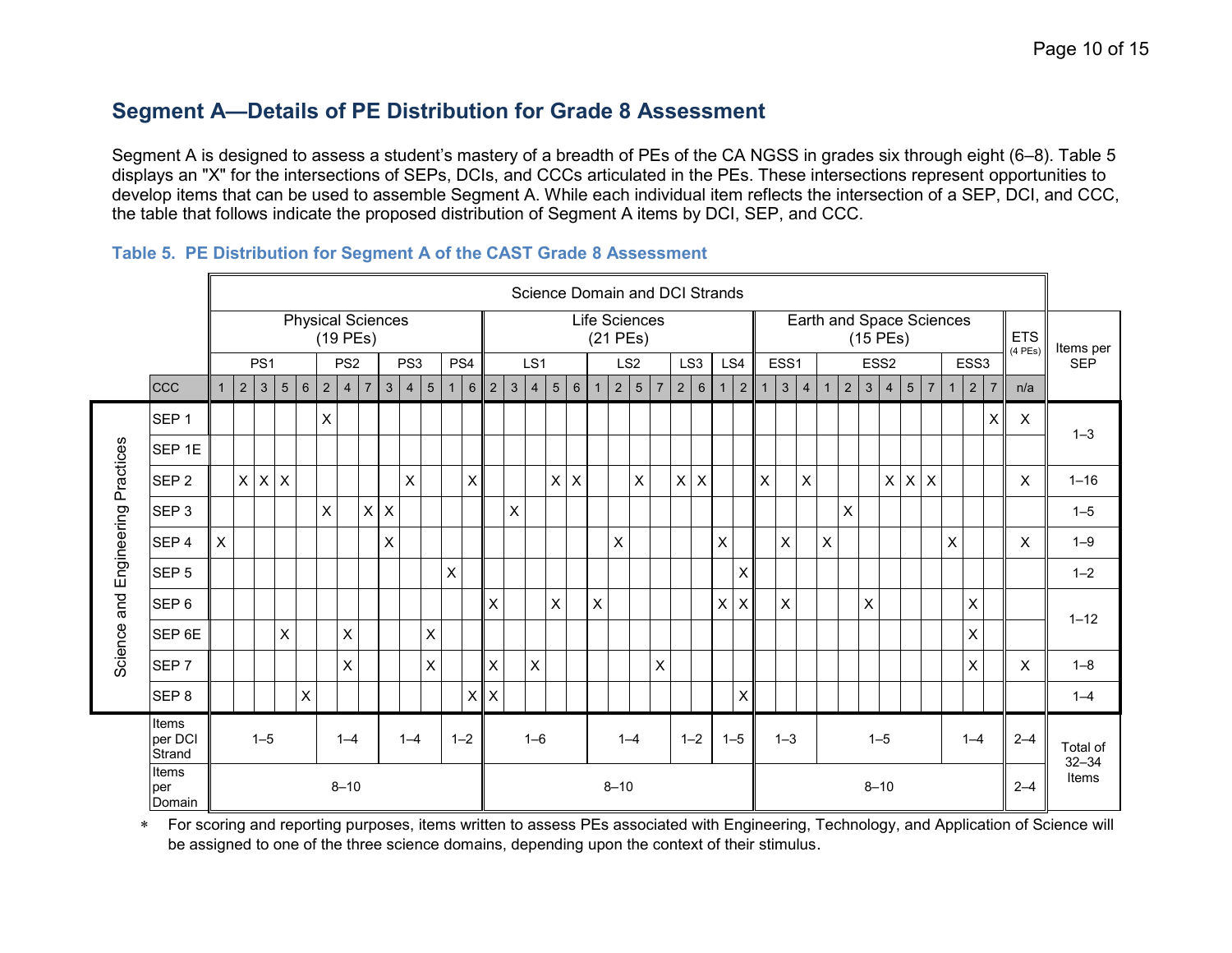#### **Notes on Table 5:**

- X indicates that there is at least one PE at the given intersection of the three dimension that can be sampled on a test form for Segment A.
- n/a indicates there is no CCC for at least some of the PEs in the column.
- SEPs 1 and 6 have separate components for science and engineering (SEP 1E and SEP 6E). All other SEPs incorporate the same components for both science and engineering.
	- o CA NGSS calls out the distinctive purposes of practices primarily in two specific SEPs: SEP 1 and SEP 6. For SEP 1 in science (SEP1), the practice focuses on identifying questions about phenomena. For SEP 1 in engineering (SEP1-E), the practice focuses on defining a problem to be solved. For SEP 6 in science (SEP6), the goal of the practice is to construct logically coherent explanations of phenomena to incorporate students' current understanding of science. For SEP 6 in engineering (SEP6-E), the goal is to propose design solutions to balance competing criteria of desired functions.
- Details on the naming conventions and full names of SEPs, DCIs, and CCCs are provided in Appendix B: Full Titles for SEPs, DCIs, and CCCs.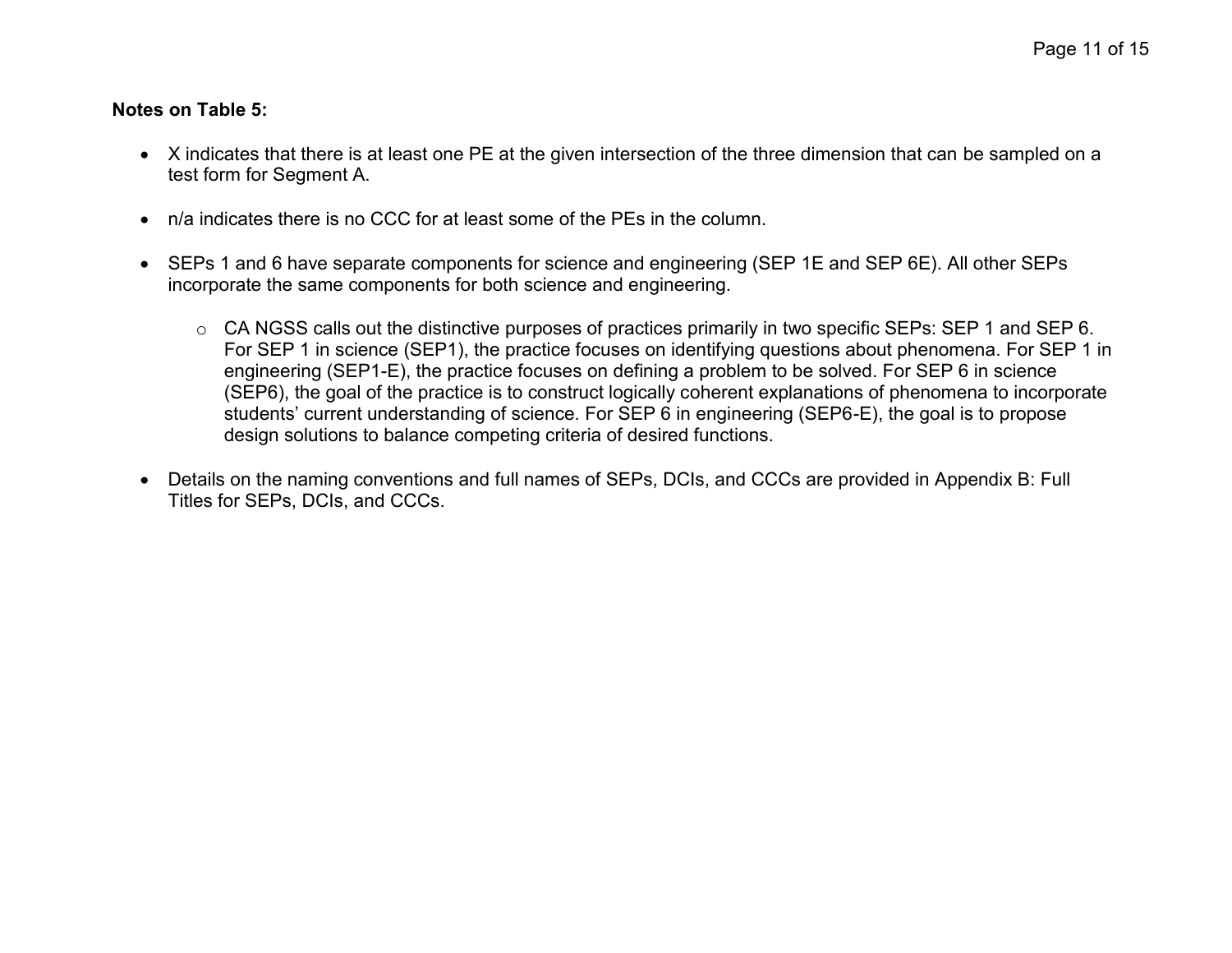## <span id="page-11-0"></span>**Segment A—Details of PE Distribution for Grade 5 Assessment**

Segment A is designed to assess a student's mastery of a breadth of PEs of the CA NGSS in grades three through five (3–5) and also includes the foundational concepts that are introduced in kindergarten–grade 2 (K–2). [Table 6](#page-11-1) displays an "X" for the intersections of SEPs, DCIs, and CCCs articulated in the PEs. These intersections represent opportunities to develop items that can be used to assemble Segment A. While each individual item reflects the intersection of a SEP, DCI, and CCC, the tables that follow indicate the proposed distribution of Segment A items by DCI, SEP, and CCC.

|             |                                   |                           |                                                                                                                                                                                                |   |                           |              |                |                |                |                |                |                |                |                |                           |                |                          | Science Domain and DCI Strands |                     |                           |                                          |                |                |              |                |                  |                           |                |            |
|-------------|-----------------------------------|---------------------------|------------------------------------------------------------------------------------------------------------------------------------------------------------------------------------------------|---|---------------------------|--------------|----------------|----------------|----------------|----------------|----------------|----------------|----------------|----------------|---------------------------|----------------|--------------------------|--------------------------------|---------------------|---------------------------|------------------------------------------|----------------|----------------|--------------|----------------|------------------|---------------------------|----------------|------------|
|             |                                   |                           | <b>Physical Sciences</b><br>Life Sciences<br>$(12$ PEs)<br>$(17$ PEs)<br>PS <sub>2</sub><br>PS <sub>3</sub><br>LS <sub>2</sub><br>PS4<br>LS <sub>1</sub><br>LS <sub>3</sub><br>PS <sub>1</sub> |   |                           |              |                |                |                |                |                |                |                |                |                           |                | Earth and Space Sciences |                                |                     | $(13$ PEs)                |                                          |                |                | <b>ETS</b>   | Items per      |                  |                           |                |            |
|             |                                   |                           |                                                                                                                                                                                                |   |                           |              |                |                |                |                |                |                |                |                |                           |                |                          | LS4                            |                     |                           | ESS1                                     |                |                | ESS2         |                | ESS <sub>3</sub> |                           | (3PEs)         | <b>SEP</b> |
|             | ccc                               | $\overline{2}$            | $\mathbf{3}$                                                                                                                                                                                   |   | 2                         | n/a          | 5              | 1              | $\overline{2}$ | $\mathbf{1}$   | $\overline{4}$ | $\overline{5}$ | $\overline{2}$ | $\overline{4}$ | $\mathbf 1$               | $\overline{2}$ | $\overline{2}$           | $\mathbf{3}$                   | $\overline{4}$      | $\mathbf{1}$              | $\mathbf{3}$                             | $\mathbf{1}$   | $\overline{2}$ | 3            | $\overline{4}$ | $\overline{2}$   | $\overline{4}$            | n/a            |            |
|             | SEP <sub>1</sub>                  |                           |                                                                                                                                                                                                |   | $\boldsymbol{\mathsf{X}}$ |              | $\pmb{\times}$ |                |                |                |                |                |                |                |                           |                |                          |                                |                     |                           |                                          |                |                |              |                |                  |                           | $\pmb{\times}$ | $1 - 4$    |
|             | SEP <sub>1E</sub>                 |                           |                                                                                                                                                                                                |   |                           | $\mathsf{X}$ |                |                |                |                |                |                |                |                |                           |                |                          |                                |                     |                           |                                          |                |                |              |                |                  |                           |                |            |
| Practices   | SEP <sub>2</sub>                  |                           | $\pmb{\times}$                                                                                                                                                                                 |   |                           |              | $\pmb{\times}$ | $\mathsf{X}$   | $\mathsf{X}$   | $\pmb{\times}$ | $\times$       |                |                | X              |                           |                |                          |                                |                     |                           |                                          |                |                |              | X              |                  |                           |                | $1 - 7$    |
|             | SEP <sub>3</sub>                  | $\boldsymbol{\mathsf{X}}$ | X                                                                                                                                                                                              | X | $\boldsymbol{\mathsf{X}}$ |              | X              |                |                |                |                |                |                |                |                           |                |                          |                                |                     |                           |                                          |                | X              |              |                |                  |                           | X              | $1 - 7$    |
| Engineering | SEP <sub>4</sub>                  |                           |                                                                                                                                                                                                |   |                           |              |                |                |                |                |                |                |                |                | $\boldsymbol{\mathsf{X}}$ |                |                          | $\sf X$                        |                     | $\times$                  |                                          | $\sf X$        |                |              |                |                  |                           |                | $2 - 4$    |
|             | SEP <sub>5</sub>                  |                           | $\pmb{\times}$                                                                                                                                                                                 |   |                           |              |                |                |                |                |                |                |                |                |                           |                |                          |                                |                     |                           |                                          |                |                | $\mathsf{X}$ |                |                  |                           |                | $1 - 2$    |
| and         | SEP <sub>6</sub>                  |                           |                                                                                                                                                                                                |   |                           |              | $\pmb{\times}$ |                |                |                |                |                |                |                |                           | X              |                          | X                              |                     | $\boldsymbol{\mathsf{X}}$ |                                          |                |                |              |                |                  |                           | X              | $2 - 8$    |
| Science     | SEP 6E                            |                           |                                                                                                                                                                                                |   |                           |              | $\times$       | $\pmb{\times}$ |                |                |                |                |                |                |                           |                |                          |                                |                     |                           |                                          |                |                |              |                | $\times$         |                           |                |            |
|             | SEP <sub>7</sub>                  |                           |                                                                                                                                                                                                |   | X                         |              |                |                |                |                | $\times$       | $\times$       | X              |                |                           |                | X                        |                                | $\pmb{\times}$      |                           | $\mathsf{X}$                             |                |                |              |                | X                |                           |                | $1 - 8$    |
|             | SEP <sub>8</sub>                  |                           |                                                                                                                                                                                                |   |                           |              |                |                |                |                |                |                |                |                |                           |                |                          |                                |                     |                           |                                          | $\pmb{\times}$ |                |              |                | $\times$         | $\boldsymbol{\mathsf{X}}$ |                | $1 - 3$    |
|             | Items per<br><b>DCI</b><br>Strand |                           | $1 - 3$                                                                                                                                                                                        |   | $1 - 4$                   |              | $1 - 4$        |                | $1 - 2$        |                | $1 - 2$        |                | $1 - 2$        |                | $1 - 2$                   |                |                          | $1 - 4$                        |                     |                           | $1 - 5$<br>$1 - 3$<br>$1 - 2$<br>$2 - 4$ |                |                |              |                |                  | Total of<br>$32 - 34$     |                |            |
|             | Items per<br>Domain               |                           |                                                                                                                                                                                                |   |                           | $8 - 10$     |                |                |                |                |                |                |                | $8 - 10$       |                           |                |                          |                                | $8 - 10$<br>$2 - 4$ |                           |                                          |                |                |              |                | Items            |                           |                |            |

#### <span id="page-11-1"></span>**Table 6. PE Distribution for Segment A of the CAST Grade 5 Assessment**

 For scoring and reporting purposes, items written to assess PEs associated with Engineering, Technology, and Application of Science will be assigned to one of the three science domains, depending upon the context of their stimulus.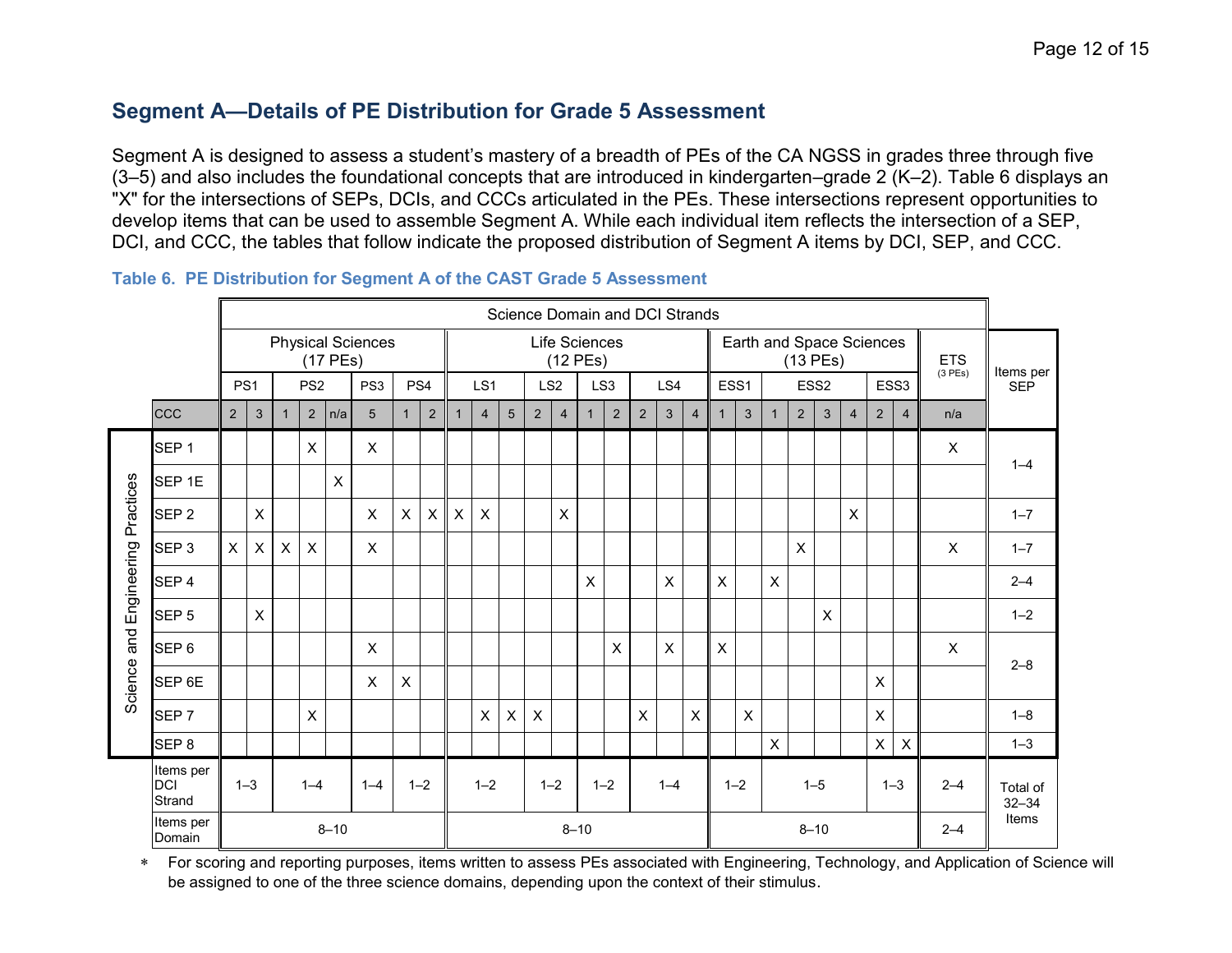#### **Notes on Table 6:**

- X indicates that there is at least one PE at the given intersection of the three dimension that can be sampled on a test form for segment A.
- n/a indicates there is no CCC for at least some of the PEs in the column.
- SEPs 1 and 6 have separate components for science and engineering (SEP 1E and SEP 6E). All other SEPs incorporate the same components for both science and engineering.
	- o CA NGSS calls out the distinctive purposes of practices primarily in two specific SEPs: SEP 1 and SEP 6. For SEP 1 in science (SEP1), the practice focuses on identifying questions about phenomena. For SEP 1 in engineering (SEP1-E), the practice focuses on defining a problem to be solved. For SEP 6 in science (SEP6), the goal of the practice is to construct logically coherent explanations of phenomena to incorporate students' current understanding of science. For SEP 6 in engineering (SEP6-E), the goal is to propose design solutions to balance competing criteria of desired functions.
- Details on the naming conventions and full names of SEPs, DCIs, and CCCs are provided in Appendix B: Full Titles for SEPs, DCIs, and CCCs.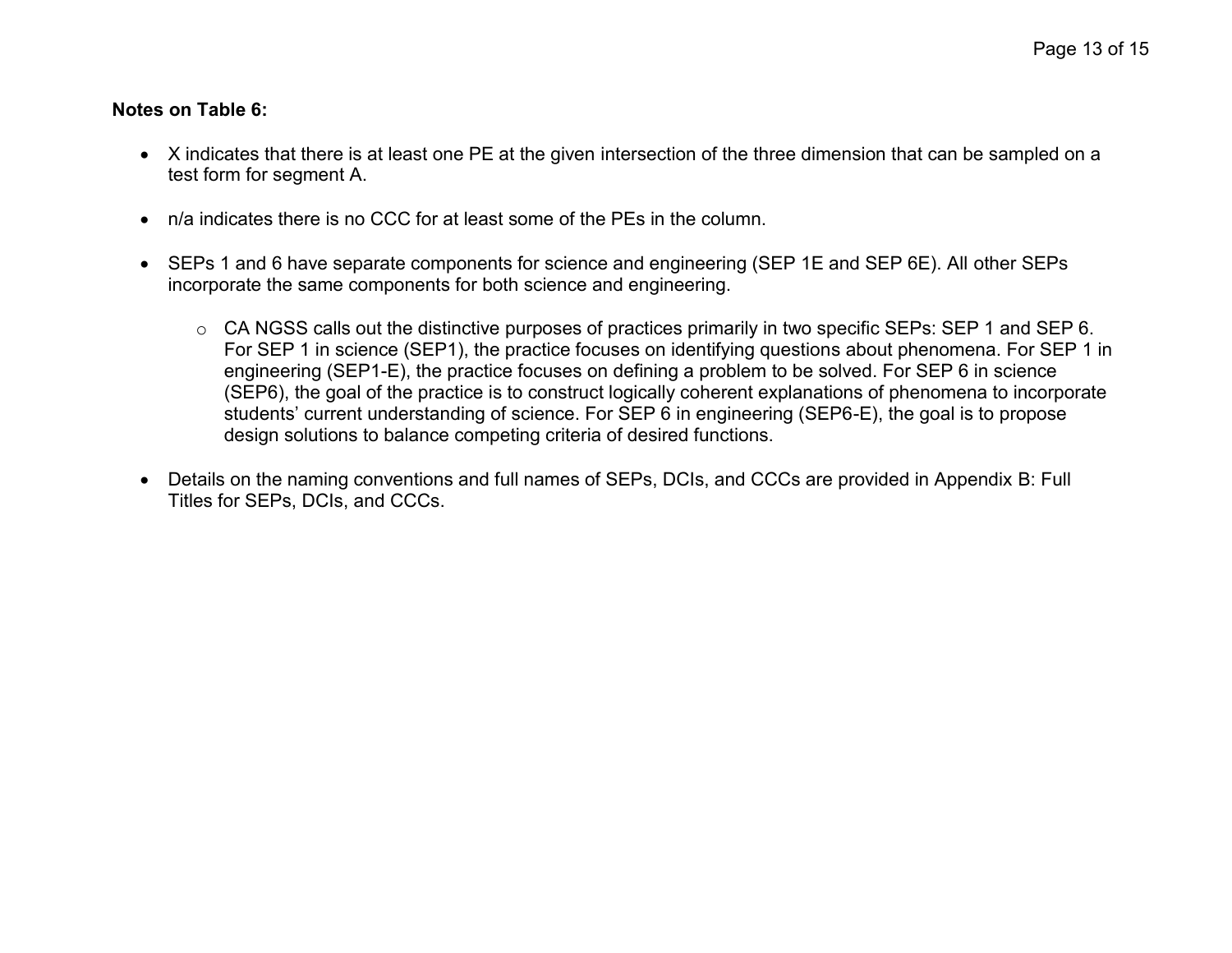## <span id="page-13-0"></span>**Appendix A: Guidance on Interpreting [Table 4,](#page-7-1) [Table 5,](#page-9-1) and [Table 6](#page-11-1)**

| <b>Excerpt</b>                                                                          | <b>Description</b>                                                                                                                                                                                                                                                                                                                                                                                                                                                   |                                                                                                                                                                                                                                                                                                                                                                                                                                                                                                                                                                                                                                                                                 |                                                                                                                                                                                                            |
|-----------------------------------------------------------------------------------------|----------------------------------------------------------------------------------------------------------------------------------------------------------------------------------------------------------------------------------------------------------------------------------------------------------------------------------------------------------------------------------------------------------------------------------------------------------------------|---------------------------------------------------------------------------------------------------------------------------------------------------------------------------------------------------------------------------------------------------------------------------------------------------------------------------------------------------------------------------------------------------------------------------------------------------------------------------------------------------------------------------------------------------------------------------------------------------------------------------------------------------------------------------------|------------------------------------------------------------------------------------------------------------------------------------------------------------------------------------------------------------|
| P <sub>S1</sub>                                                                         | In the excerpt shown (from Table 4), the "X" corresponds to a PE that has DCI(s) in the PS1 strand<br>and is coded to SEP 2 (Developing and Using Models), and CCC 5 (Energy and Matter).<br>The corresponding PE is excerpted from the CA NGSS Evidence Statements document here:                                                                                                                                                                                   |                                                                                                                                                                                                                                                                                                                                                                                                                                                                                                                                                                                                                                                                                 |                                                                                                                                                                                                            |
| CCC<br>5<br>SEP <sub>1</sub><br>anan dan<br>SEP <sub>1E</sub><br><br>SEP $2 \leftarrow$ | <b>HS-PS1-4.</b>                                                                                                                                                                                                                                                                                                                                                                                                                                                     | Develop a model to illustrate that the release or absorption of energy from a chemical<br>reaction system depends upon the changes in total bond energy. [Clarification Statement:<br>Emphasis is on the idea that a chemical reaction is a system that affects the energy change.<br>Examples of models could include molecular-level drawings and diagrams of reactions, graphs showing<br>the relative energies of reactants and products, and representations showing energy is conserved.]<br>[Assessment Boundary: Assessment does not include calculating the total bond energy changes<br>during a chemical reaction from the bond energies of reactants and products.] |                                                                                                                                                                                                            |
| ,,,,,,,,,,,,,,,,,,,,,,,,,,,                                                             |                                                                                                                                                                                                                                                                                                                                                                                                                                                                      | The performance expectation above was developed using the following elements from the NRC document A Framework for K-12 Science<br>Education:                                                                                                                                                                                                                                                                                                                                                                                                                                                                                                                                   |                                                                                                                                                                                                            |
|                                                                                         | <b>Science and Engineering</b><br><b>Practices</b><br><b>Developing and Using Models</b><br>Modeling in 9-12 builds on K-8 and<br>progresses to using, synthesizing, and<br>developing models to predict and show<br>relationships among variables between<br>systems and their components in the<br>natural and designed worlds.<br>· Develop a model based on evidence to<br>illustrate the relationships between<br>systems or between components of a<br>system. | <b>Disciplinary Core Ideas</b><br><b>PS1.A: Structure and Properties of</b><br><b>Matter</b><br>. A stable molecule has less energy than<br>the same set of atoms separated; one<br>must provide at least this energy in<br>order to take the molecule apart.<br><b>PS1.B: Chemical Reactions</b><br>• Chemical processes, their rates, and<br>whether or not energy is stored or<br>released can be understood in terms of<br>the collisions of molecules and the<br>rearrangements of atoms into new<br>molecules, with consequent changes in<br>the sum of all bond energies in the set<br>of molecules that are matched by<br>changes in kinetic energy.                    | <b>Crosscutting Concepts</b><br><b>Energy and Matter</b><br>• Changes of energy and matter in a<br>system can be described in terms of<br>energy and matter flows into, out of,<br>and within that system. |